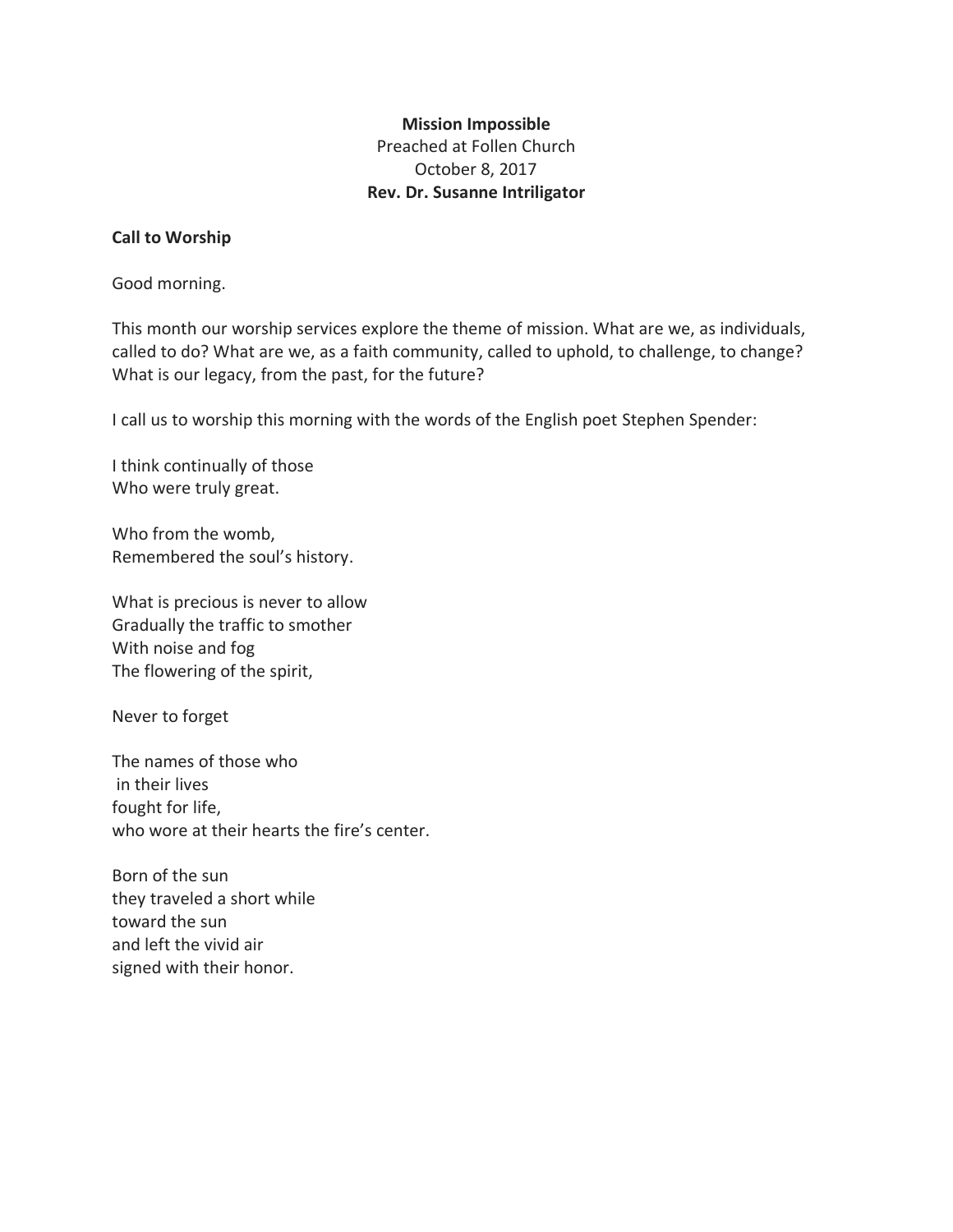## **Reading**

In 1834, Rev. Dr. Charles Follen was invited to give the main address at the three-day convention of the American Anti-Slavery Society. The address was later published and circulated as a pamphlet, under the title "Address to the People of the United States on the Subject of Slavery." A copy was sent to every member of Congress and to every "man of distinction" in the South. In this 1841 book, the address takes 30 pages.

This reading is from the conclusion of that essay. Warning: I have not removed its gendered language.

You, who discern the signs of the time, and are guided by them – do you remember how your fore-fathers left their father-land, to seek liberty among strangers? Do you remember how the sons of the pilgrims rather ventured their lives and their all in desperate fight, than consent to pay a paltry tax, because imposed by unlawful authority? Did your fathers not sign the Declaration of American Independence and human liberty?

You to whom the destinies of this country are committed, Americans, patriots in public and private life, on you it depends to **prove**, whether your liberty is the fruit of your determined choice, or of a fortunate accident. If you are republicans [with a small r], not by birth only but from principle, then let the avenues, all the avenues of truth and love be opened wide to every soul within the nation – that the bitterest curse of millions may no longer be, that they were born and bred in the "land of the free and the home of the brave."

Here ends the reading.

#### **Sermon: Mission Impossible**

"Your mission Jim, should you decide to accept it is . . . "

[Bum-bum, bum-bum, ba-ba, bum-bum . . . Theme from Mission Impossible]

Before it was a 6-part movie series with Tom Cruise, it was a TV show, when I was kid in the 1970s. Every week on "Mission Impossible," the secret agent would find a package, a large envelope with photos and a tape recorder. Every week, the voice on the tape would say "Your mission Jim, should you decide to accept it is . . . " and afterward, the tape machine would selfdestruct. That was what **we** called "special effects," and we thought that was really cool.

So you know I just couldn't contemplate a whole month on the theme of Mission without that theme song coming up – Bum-bum, bum-bum, ba-ba, bum-bum.

But how to work it into a sermon? Hmmm . . . . Good question.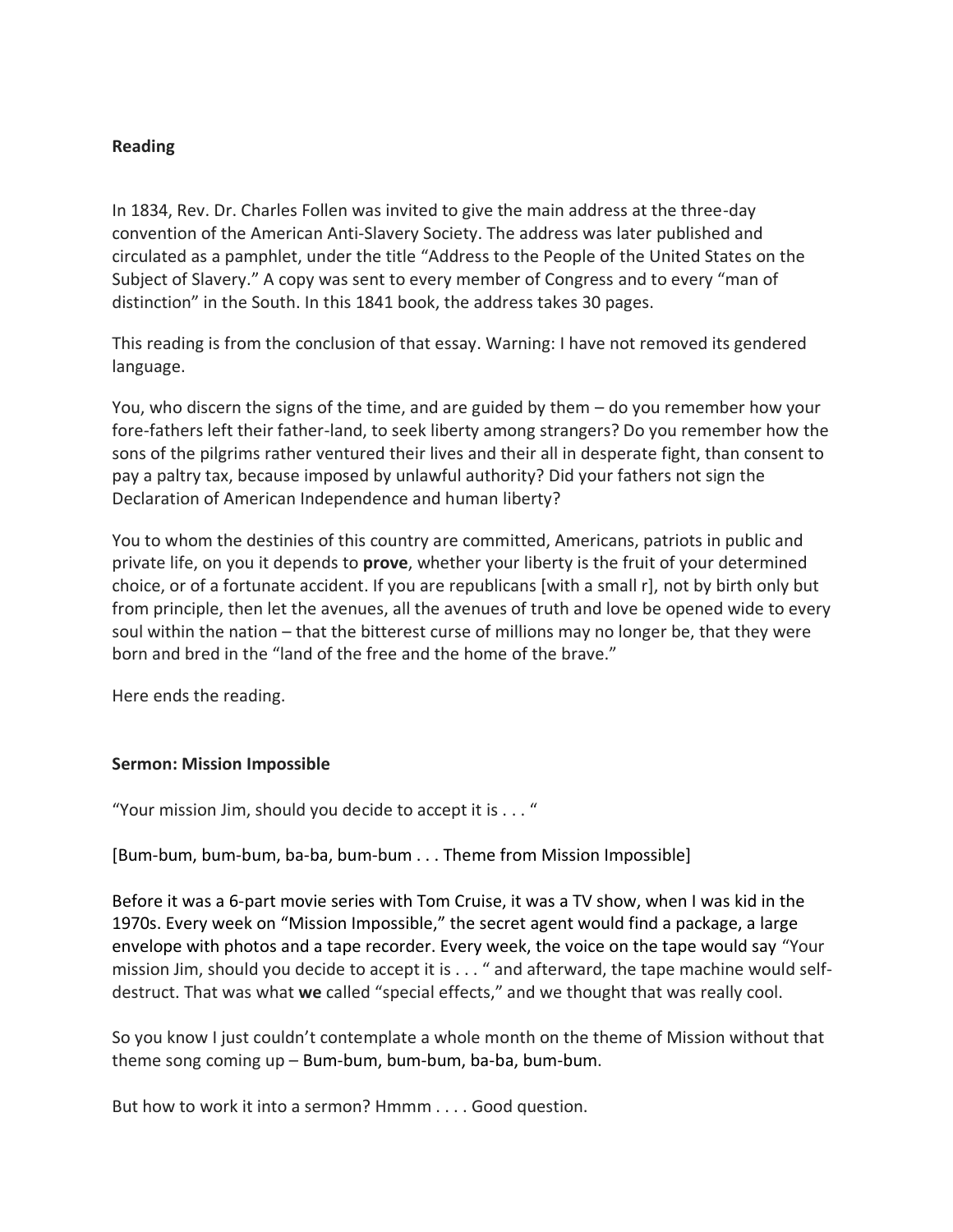Here's a thought. **Would** our lives be a whole lot easier if every week, our mission – like Jim's - were delivered to us in a package? I mean, you know, what if God or the Boss or the Universe, just laid out the instructions for us, point blank? Would that help? How much?

In hindsight, it can seem that our founding minister, Charles Follen, had a clear-cut, straightforward mission just like that. According to our mythos he and the founding lay leaders were all abolitionists, standing right here, bravely on the right side of history, opposing slavery in the 1830s, 30 years before it was finally prohibited in the US. Of course.

But that's the myth. The reality is a lot more complicated, a lot more like the situation we find ourselves in today.

Did you know that although Follen designed this sanctuary, he never stepped foot inside it? And though his strong abolitionist stance was well known throughout the commonwealth even the country, and this congregation hired him **twice**, he never, as far as we know, preached to them about slavery? And did you know that after he died, though he was highly esteemed, no church in Lexington or in Boston – including this one – would agree to hold his memorial service?

And Jesus said to them: "A prophet is not without honor, except in his own town, and in his own house."

## Why?

Let us travel back in time, to 200 years ago, to when Karl Theodor Christian Friedrich Follen was a doctoral student and instructor in theology and law in Germany. As a young soldier, he had already helped his country throw off occupation by Napoleon's forces, but now the old aristocracy was cracking down on political speech.

An admirer of the new American democracy, young Follen wrote political poems and songs advocating revolution, including violence, if necessary, against European tyrants. When one of Follen's closest friends assassinated a diplomat, he came under suspicion as an accomplice. Follen was arrested and then fired from his job. He moved to Paris, where met other radicals, including the Marquis de Lafayette, hero of the American revolution. Once again, Follen came under suspicion in connection with another assassination and he fled to Switzerland, where he taught Latin and law. But the Germans tracked him down and demanded the Swiss arrest him. Follen then fled to America.

Follen landed in New York City in 1824, where he changed his first name to Charles. Visiting from France, Follen's friend Lafayette introduced him to many influential people. Through them, in 1825, Follen became an instructor of German language and literature at Harvard. From there, he helped to introduce the Boston literati, including the budding Transcendentalists, to German Romanticism, which was quite trendy then, especially the works of Goethe, which had a deep influence on Emerson and Longfellow.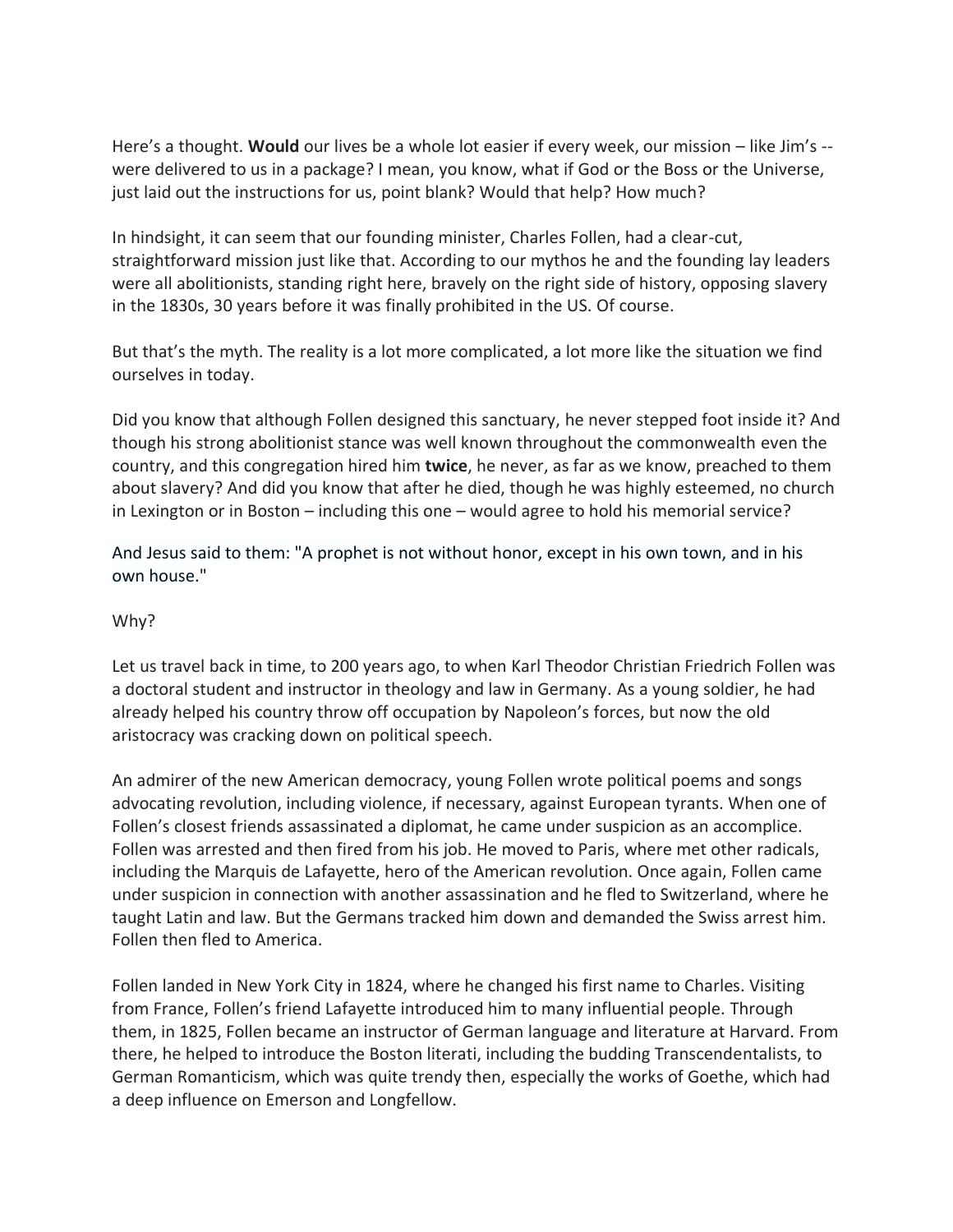Around this time, Follen developed a bond with William Ellery Channing, the prominent Boston preacher who in the 18-teens and 20s first formally developed the tenets of Unitarianism and then helped to create the American Unitarian Association. Through Channing, Follen applied to become a Unitarian minister and he also met Eliza Lee Cabot, daughter of a prominent Boston family, who was 9 years older and became his wife.

They settled for a few years in Cambridge, in a house on what later became Follen Street, which is where they entertained the then-famous English writer Harriet Martineau. She wrote popular articles about the Follens' enchanting custom of decorating a Christmas tree.

But this happy settlement was not to last, for Follen never put his own happiness or peace before his morals and his mission.

Shortly after landing on American shores, Follen had happened to meet and talk with a former slave, and the experience changed him for life. Ever since, spoke out against slavery whenever prudent. He found slavery a direct contradiction to his Christianity, to his treasured egalitarian ideals, to the values America was founded upon. In 1831, along with his friend William Lloyd Garrison, Follen helped to found the New England Anti-Slavery Society, which published Garrison's pivotal periodical, *The Liberator*. The Society became the precursor to the American Anti-Slavery Society and all its local groups.

At the time, however, abolitionism was a deeply controversial and divisive opinion, even here in liberal Lexington.

Hancock, Reed, Muzzey, Bowman, Harrington, Bridge, Munroe, Stone, Estabrook, Fisk. All of these esteemed town founders had also been slave-owners. In 1754, there were 24 slaves in Lexington. In 1783, however, by action of the state supreme court, Massachusetts became the first state to completely abolish slavery. Other Northern states opted for a gradual end, freeing children but not their parents.

As a result, in the 1830s, when this religious society was gathered, slavery was just 50 years gone in Lexington, still a living memory to some, as close to them as the TV show "Mission Impossible" is to us.

And slavery was still a **living practice** as close as New Hampshire and Rhode Island. Moreover, Boston-area manufacturers of cotton goods and machinery profited directly from the institution of slavery; the whole US economy was intimately tied to it.

Even Unitarians were split on the matter; many upheld the status quo, arguing that abolition, especially the immediate and complete kind advocated by Follen and Garrison, would destroy the Union. In Boston, mobs attacked Anti-Slavery meetings; one mob grabbed Garrison and tied him to a cart. They dragged him through the streets, and he suffered serious injuries.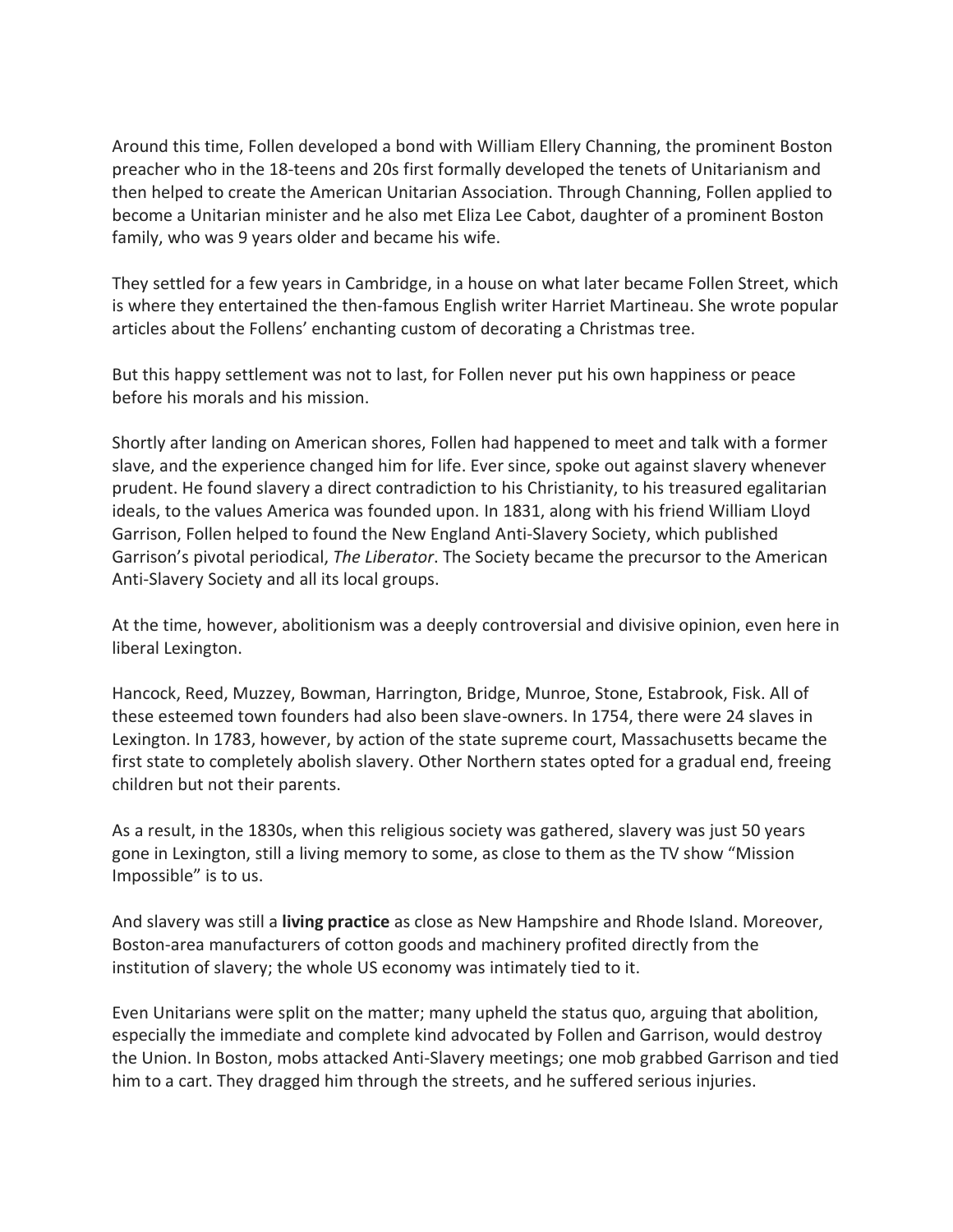Still Garrison went on.

As did Follen. In 1834, Harvard warned him that anti-slavery talk would never be tolerated. Follen responded, "The question is, whether this is my duty. What will be the consequences, is a secondary matter." In 1835, the university declined to renew Follen's professorship.

It was then that a group in East Lexington invited Follen to preach and to assist them in forming a religious society, separate from the town church in the center. Led by the abolitionist Robbins family, the group had recently built a meeting hall for the East Village, now called the Stone Building next door, and Follen came there to lead services.

His wife Eliza described the results: "Dr Follen was pleased at finding among the people a fresh and hearty interest in religion . . . They too were pleased with his preaching and put their pulpit under his charge . . . It was from that time a favorite wish with him, that this little society should form a church upon a new better foundation than any that yet existed."

After six months, however, Follen had to leave, to take a better-paying job as a tutor in Watertown.

Then, in 1836, in his inaugural address, the new Governor of Massachusetts agreed with the state attorney general, that anyone who advocated abolition was guilty of a punishable offense. He requested that the state legislature enact laws to that effect, and a committee of enquiry was formed in the state House of Representatives. In response, the anti-slavery society formed a committee to meet with them, and Dr. Follen was asked to serve on it.

Along with Garrison and Samuel May, Follen spoke up. "You cannot censure freedom of speech in Abolitionists," he said, "without preparing the way to censure it in any other class of citizens who may, for the moment, be obnoxious to the majority. The question therefore, is not whether you will put down the Abolitionists, but it is whether the legislature of Massachusetts will suppress freedom of speech for ever."

Follen also spoke powerfully to the Boston anti-slavery society that spring, taking controversial stands in favor of full participation by both women and African Americans.

Though he was a well known activist, from the pulpit Charles Follen preached mainly about universal human rights. According to his wife Eliza, he only preached openly about slavery once, during his year at First Unitarian in New York, which is now All Souls. The sermon caused an uproar, and two very powerful parishioners walked out during it. Follen then declined to ask for settlement there.

In 1839, the tiny society at East Lexington called him back, and Follen came, for meager pay. A trained architect, he helped them to design a radically egalitarian new Sanctuary, with a wide octagonal shape and a hand-carved pulpit – not elevated as all the others and as now, but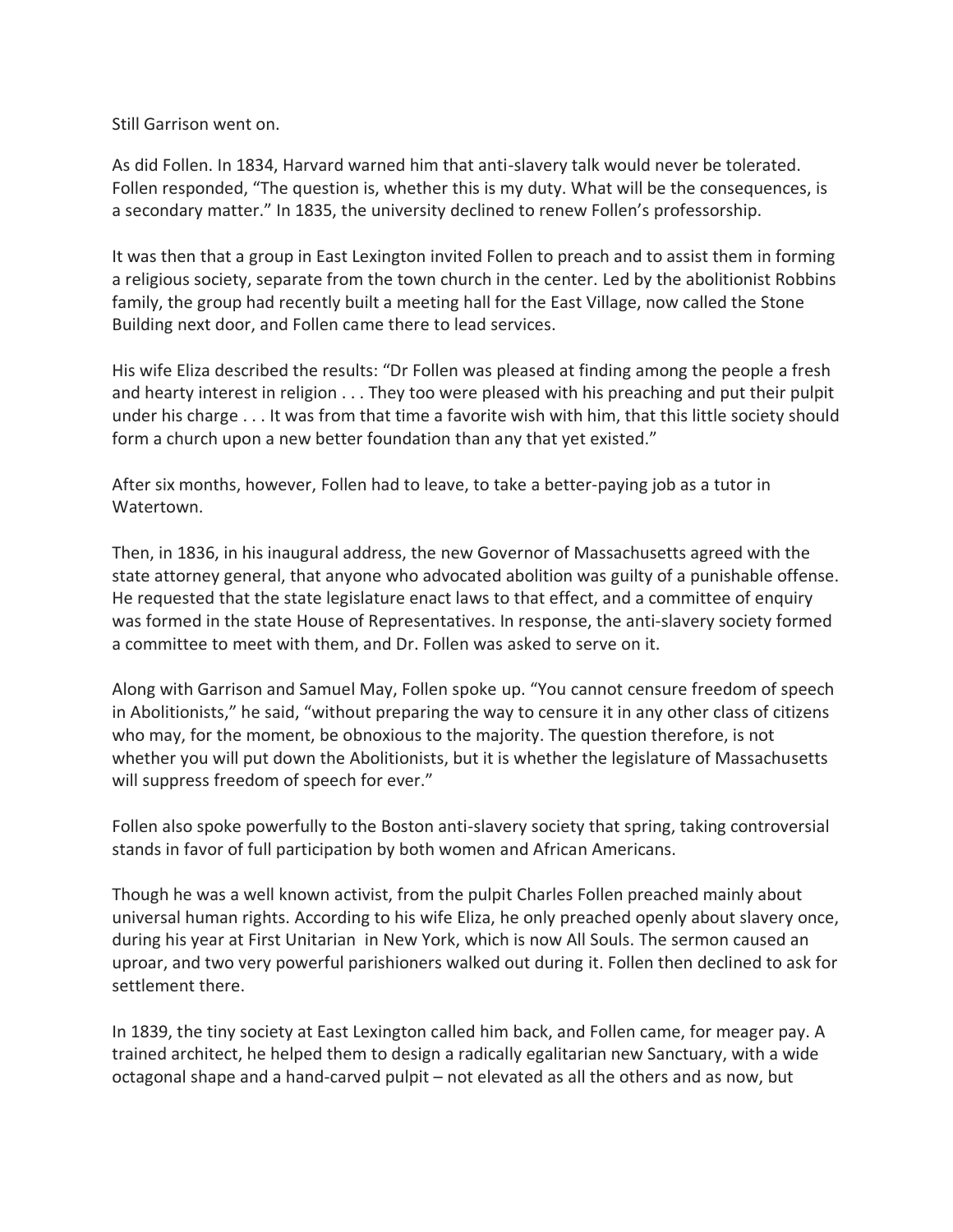down on the floor. At the ground-breaking he preached once again obliquely about "oppressed humanity" and then he traveled to New York for a lecture tour.

On January 13, 1840, Follen prepared to leave his sick wife Eliza in New York and return to Lexington for the dedication of the sanctuary. He told Eliza what he planned to preach about.

"I shall explain to the people the meaning and use of symbols in general, and then explain the meaning of those carved in the pulpit. . . .

I shall tell them that the candlestick is the symbol of the light that should emanate from the pulpit and from the life of every individual. The crown of thorns represents the trials and sufferings the faithful person must endure for conscience sake. The cup symbolizes spiritual communion we share with all humanity."

Charles Follen never gave that sermon. On his trip back to Boston, on the steamship Lexington, sparks from the smokestack ignited the ship's cargo, which was ironically, tragically, 150 bales of cotton. The ship went down in Long Island Sound, and Follen died. At age 44.

The Anti-Slavery Society wanted to hold a large public memorial service that January with Rev. Samuel May preaching. But all the churches in the Boston area (including this one) refused. Parishioners feared that May would "broach the subject" of abolition.

So, while this congregation was bold enough then to employ a known abolitionist, it was not bold enough to honor him in death, to take a public stand in support of his life's work.

Are we different today?

From the story of Charles Follen I take two lessons, for which I am profoundly grateful.

First is the example of an individual so clear-eyed and strong-hearted, that he faced arrest, emigration, censure, termination, poverty, humiliation, defeat. And he did not waiver.

Follen was, in the words of Stephen Spender, "one of those who in their lives fought for life, who wore at their hearts the fire's center, who left the vivid air -- **this** vivid air -- signed with their honor."

Second I am grateful that we no longer have to stand alone for our values, as Follen often did. I am grateful that we, as a congregation, have worked to create pathways for resolution, that now we know how to build group conversations on difficult topics, that we can listen to one another and over time, come to some sense of agreement. We **can** take a stand.